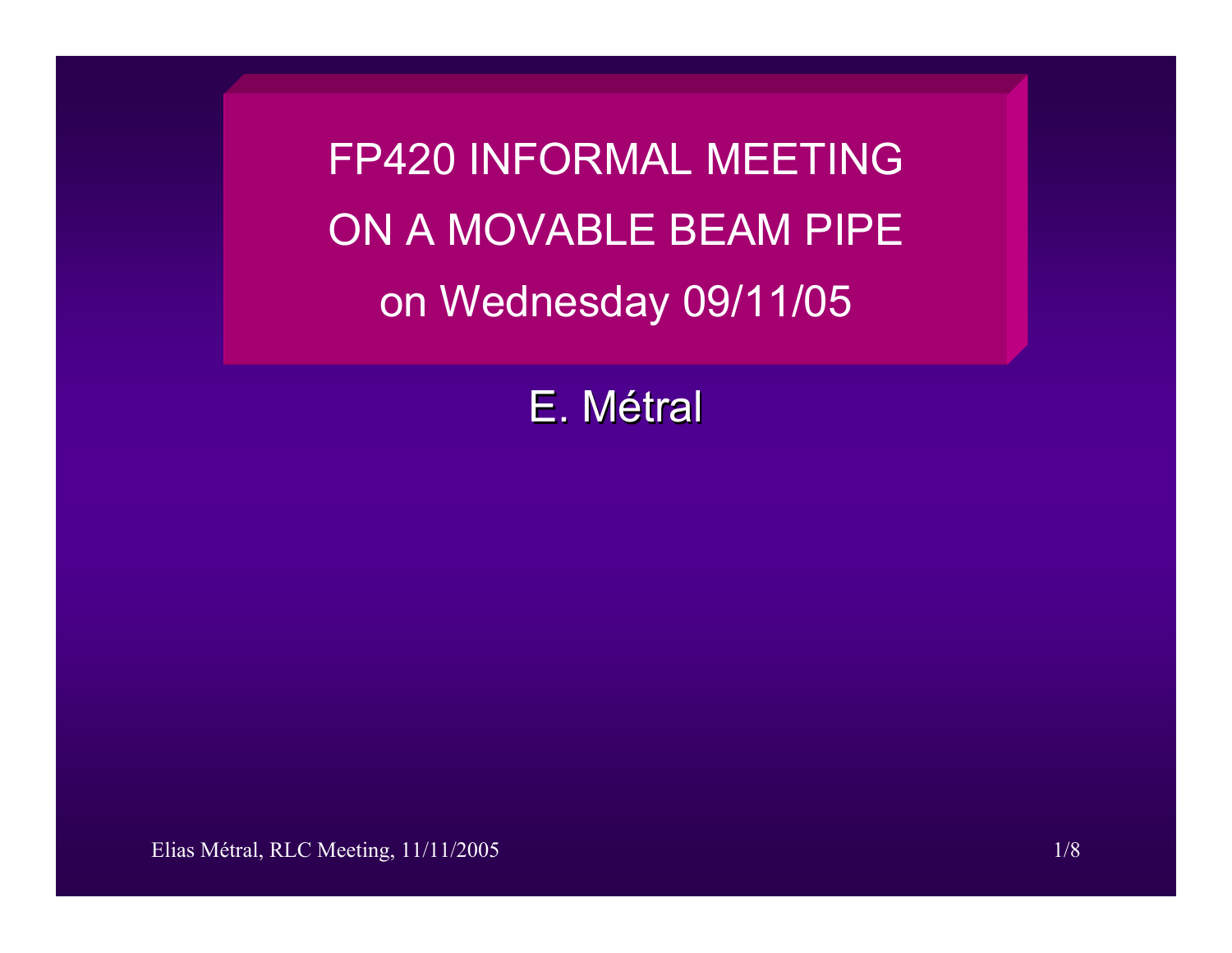#### **Meeting organized by Keith Potter**

### **Invitation to an Informal Meeting with FP420 physicists from Louvain & the UK, to brainstorm on a moveable beampipe at the LHC**

**Wednesday 9 November at 09.30 in B530 R-30**

- **09.30 Introduction, K. Piotrzkowski & K. Potter Detector layout**
- **~10.00 A second generation cryostat (S. Marque) Integration into the LHC - Help from TS/LEA. (E. Tsesmelis, D. Macina)**
- **~10.30 The 'Hamburg Beampipe' concept, K. Piotrzkowski Mechanical issues (T. Kurtyka)**
- **~11.00 Vacuum Issues (C. Rathjen)**
- **14.00 RF Issues (E. Metral) Alignment - not to be forgotten (H. Mainaud)**
- **~15.00 Suitable High precision BPM's (R. Jones) Who does what next? - General discussion**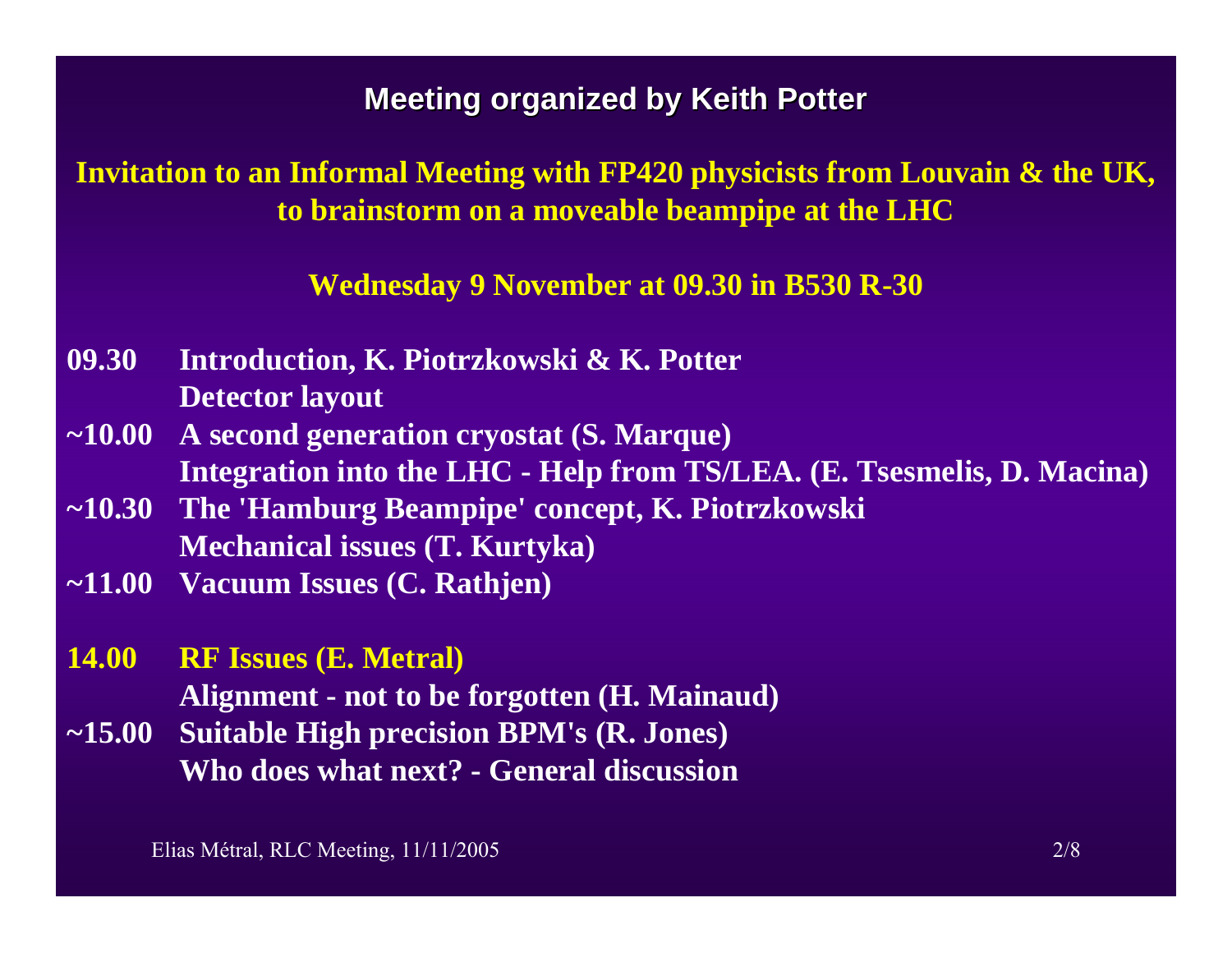#### **Courtesy of K. Potter**

### **FP420 Insertion layout**



**CONNECTION CRYOSTAT** Consists of 15 m long drift space

Provides a continuity of beam and insulation vacuum, electrical powering, cryogenic circuits, thermal and radiation shielding

Provides connection between the arcs and DS zones

## **FP = Forward Protons**

Elias Métral, RLC Meeting, 11/11/2005 3/8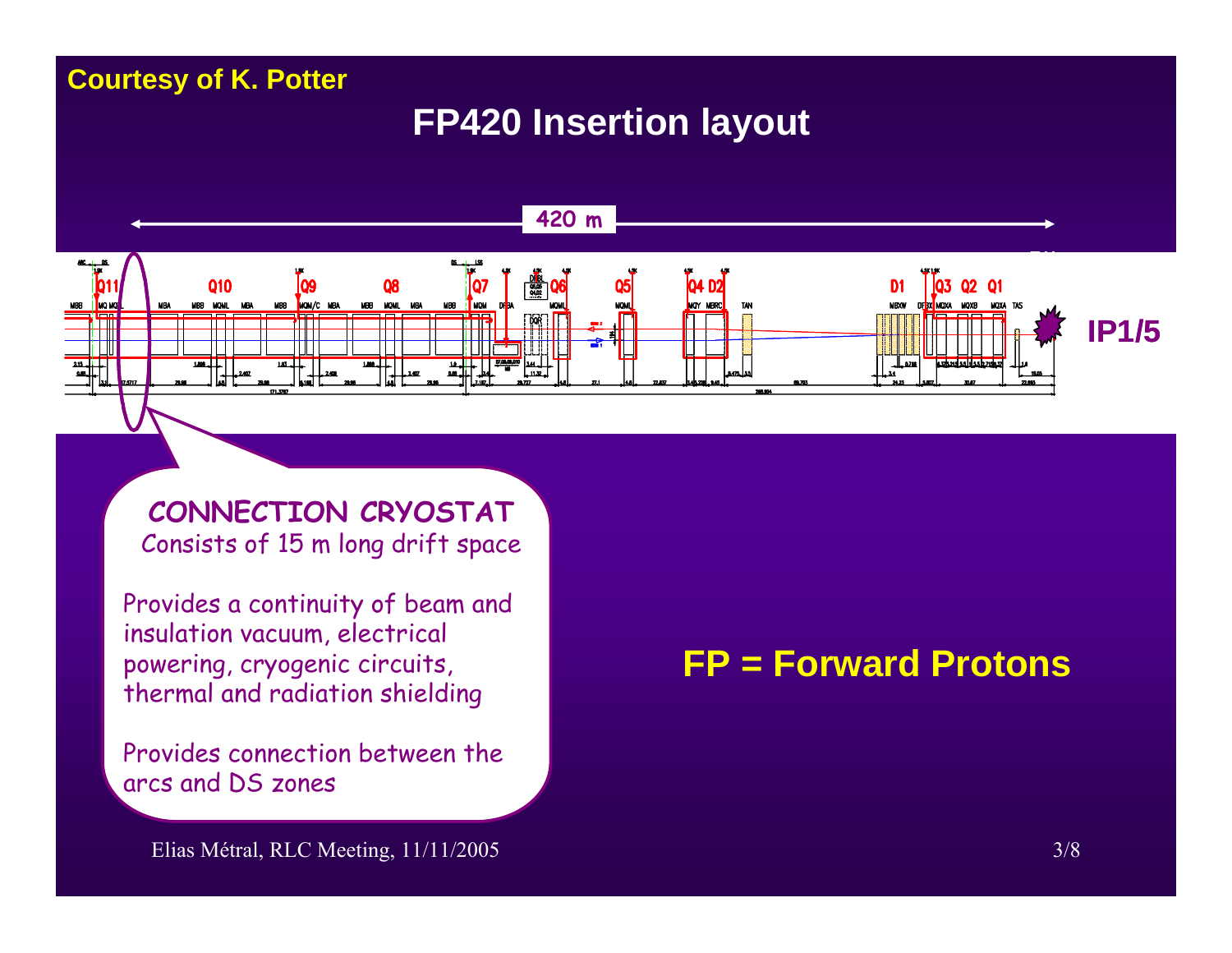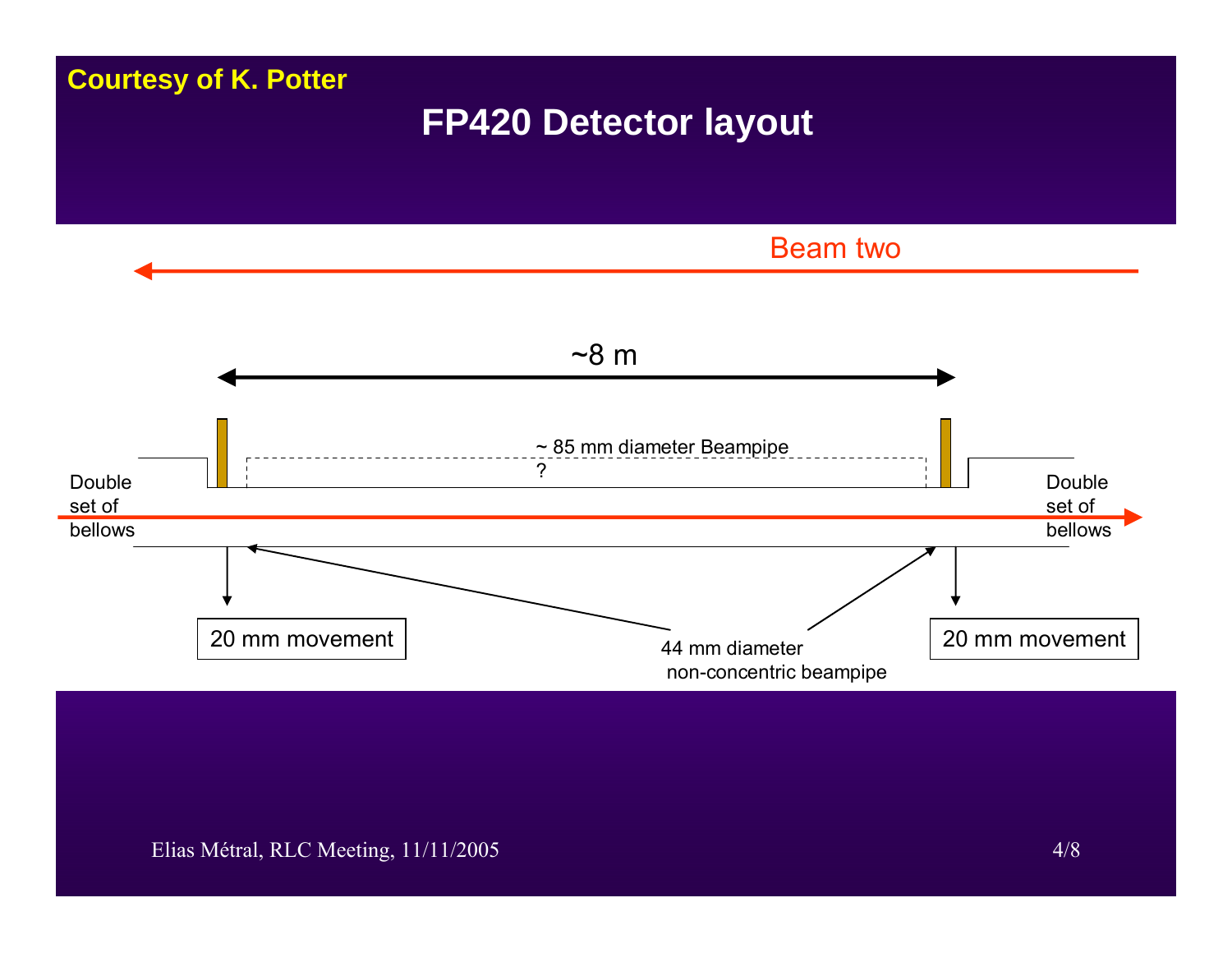### **Courtesy of K. Potter**

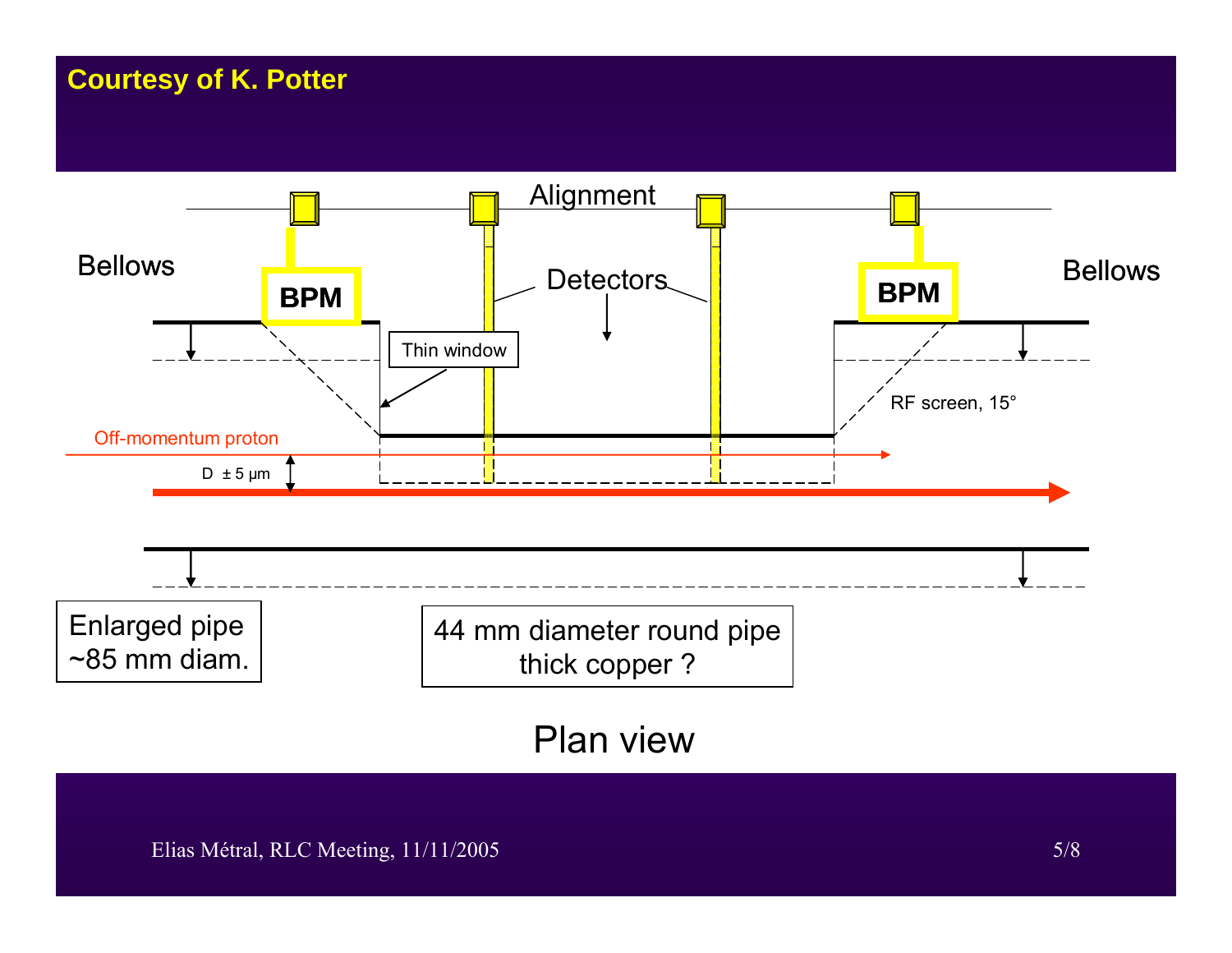# The 3 slides I presented

- **The RF issues are for the bellows (is there a RF screen to shield the bellows from the beam?) and for the RF contacts**
- $\blacklozenge$ ◆ Tapering  $\implies$  Rule of ~15º. What is the material of the windows?
- $\blacklozenge$  **Resistive-wall impedance**
	- **The case of the LHC (2-sided) collimators**
	- Here it is 1-sided <u>→ More studies required</u>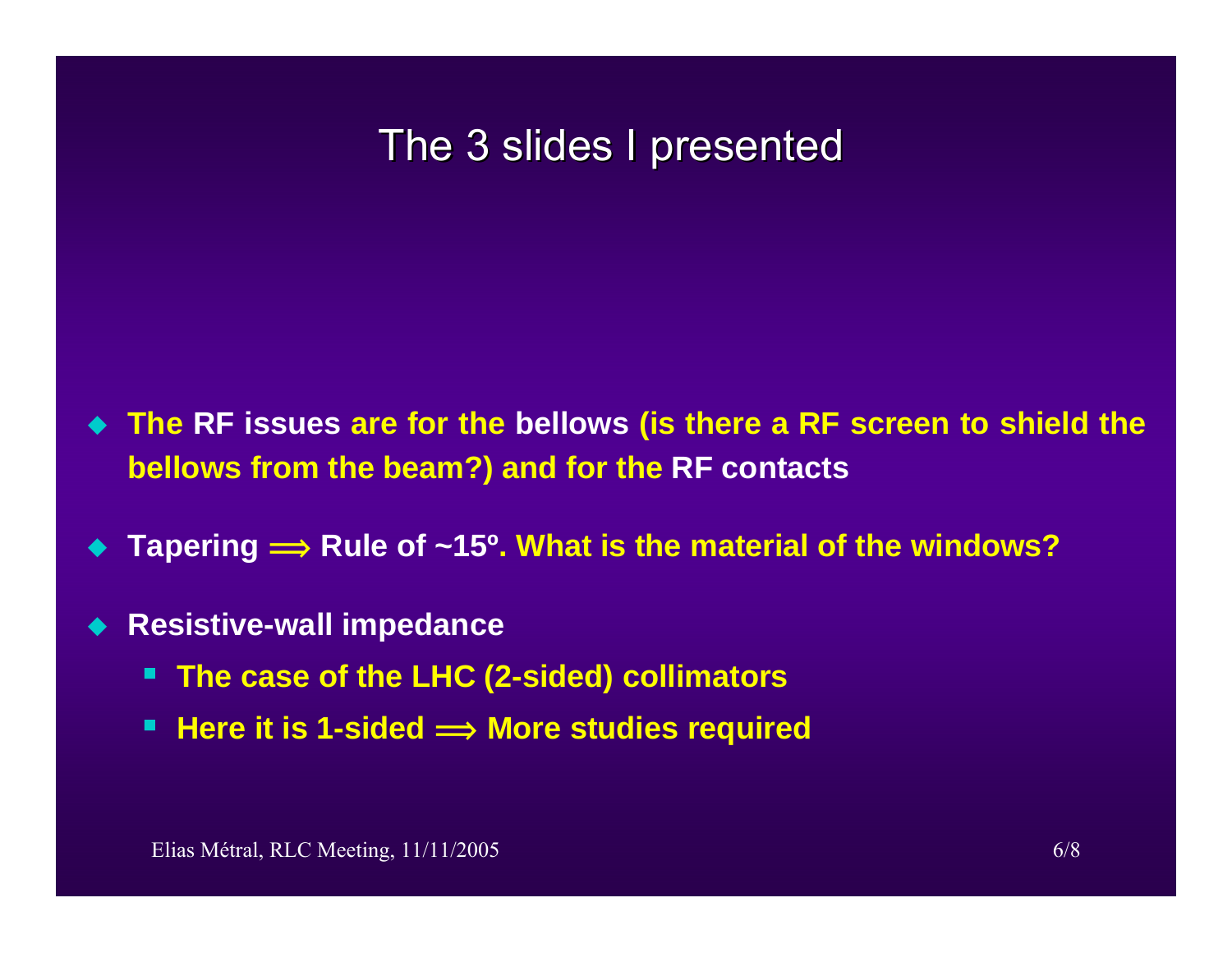